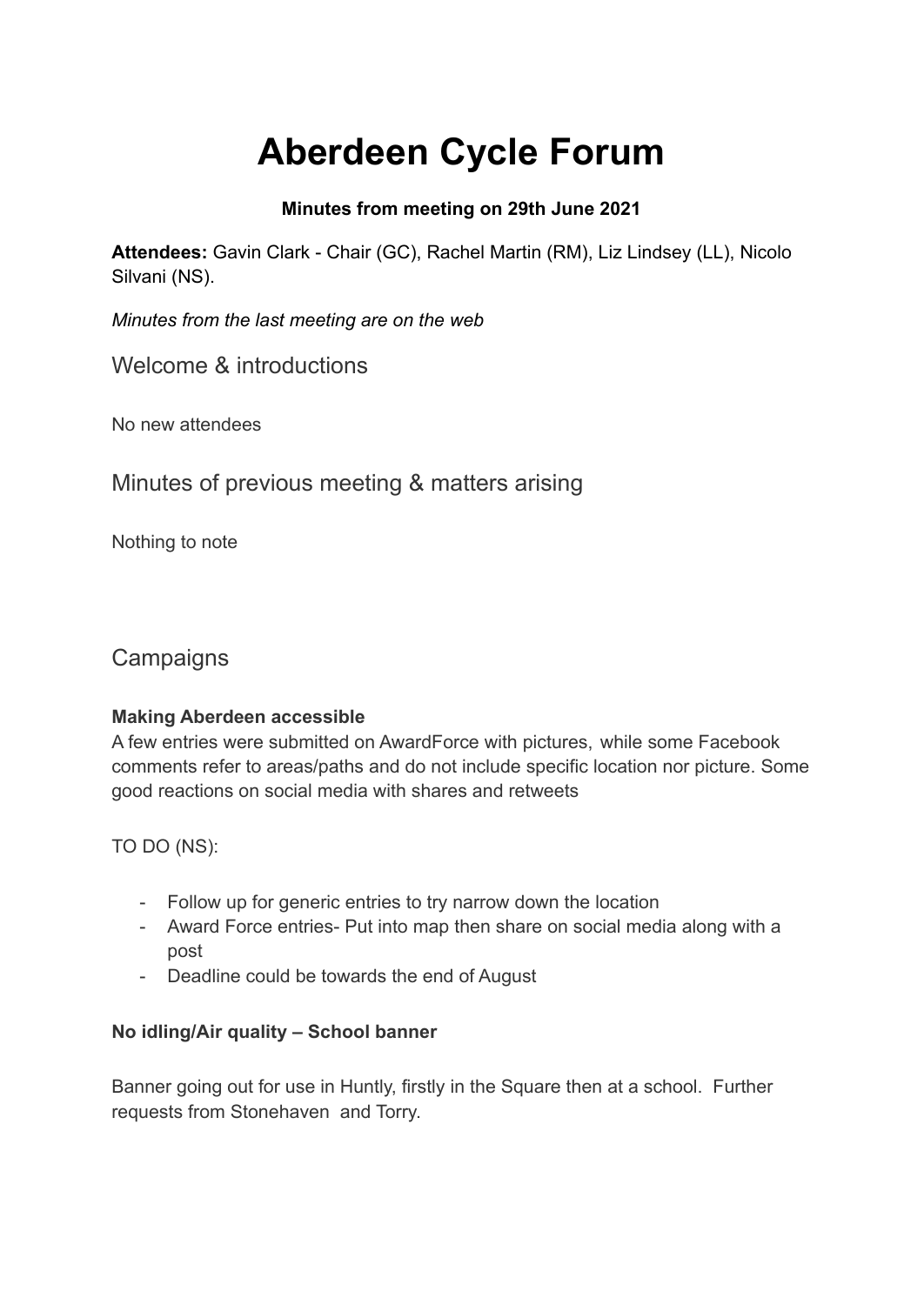A Maidstone (Kent) school reached out to GC for tips or our no idling campaign - RM to share banner design with them. It was decided to leave the ACF logo on and send as is.

## **Consultations**

### **City centre and beach masterplan**

Innovative (score-based) consultation looking at lots of new and some slightly bizarre ideas. Also as a 'review' it does not seem to consider the existing City Centre Masterplan and give an update on what has, or has not, been achieved to date.

TO DO: GC to reply before closing date (in 3 days)

#### **Low Emission Zone**

GC has not looked at it yet. It's another consultation with fewer options left (1A and 4A), closes 22nd of August.

TO DO: Look at consultation individually and gather thoughts, then post about it on Social media to raise awareness.

## Events & other activities

#### **Adventure Aberdeen** yet to get back for confidence building sessions

NS suggested Cycling Scotland[/Essential Cycling Skills](https://www.cycling.scot/what-we-do/training/essential-cycling-skills) as another option

**Bike Life photoshoot**: all attendees participated, in different areas.

LL confirmed she was at Westburn Park and Queen's Cross

Any other business

**Berryden Corridor** & creation of Scottish Parliament petition, consider reaching out